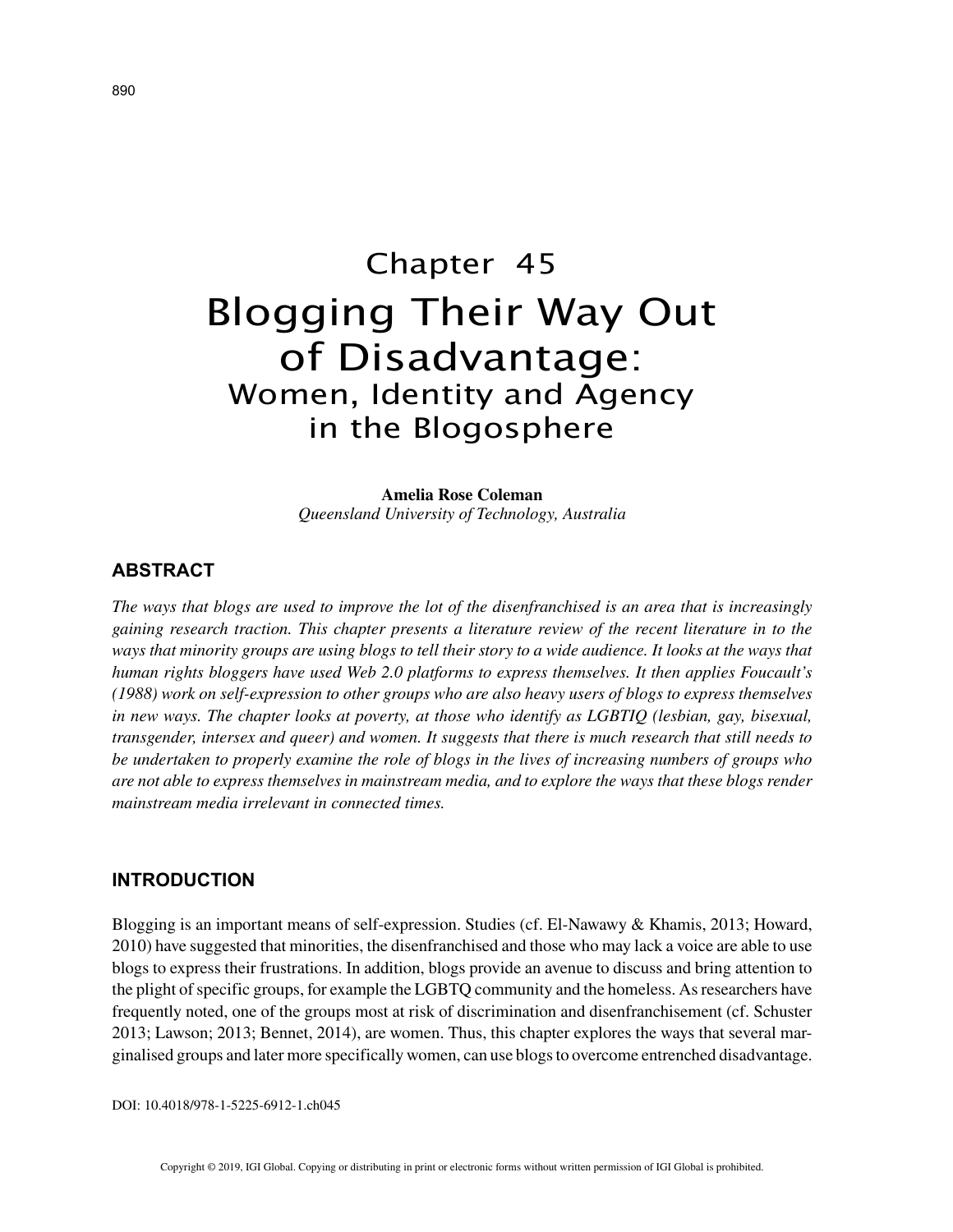The chapter explores how marginalised groups negotiating identity, community, and agency in the blogosphere. It begins by exploring how blogs are used as a means of self-expression. It discusses the use of social capital theory (cf. Foucault, 2003) as a means of examining and understanding the purpose of blogs for people's ability to converse with a wider audience. Then, the chapter discusses how human rights groups use blogs to publicise specific examples of human rights abuses as a further form of selfexpression. The next section examines a further group that has benefitted from the increase in blogging sites as a form of self-expression, those who are living in poverty, specifically the homeless. From this, further disenfranchised groups, those who identify as LGBTQ (Lesbian, Gay, Bisexual, Transgender, and Queer) are discussed. Finally, the use of blogs and social media by women are more generally described. The discussion that follows looks at how Foucault's social capital theory can further enhance the analysis of blogs.

# **A TOOL FOR SELF-EXPRESSION**

Blogging is often described in the literature as a means of self- expression. Until a decade ago, creative expression had been mostly produced and offered for a price by "experts" and corporations with little input from the consumers of the creative products themselves (Bruns, 2006). The print and broadcast era dominating the years roughly between 1950 and 1980 saw a strict division of labour between those who distributed creative products in a top- down fashion to the masses and those who purchased these products for private consumption (Bruns, 2006). The result of this approach was that few who were marginalised had the ability to publish. As we settle well into the new media environment, the Internet now acts as an open innovation network that benefits from harnessing the creative input of the entire population, not just the opinions of a select few (Bruns, 2006; Burgess, 2007; Hartley, 2004). Unlike other avenues for creative expression, the Internet does not distinguish between literacy and publication. In the new media environment there is an almost infinite scope for DIY (do-it-yourself) and DIWO (do-it-with-others) creative content produced by and for consumers, without the need for institutional filtering or bureaucracy (Burgess, 2007). New media is fueling population-wide online literacy, through which everyone is a potential publisher. But what is it that motivates individuals to publish their creative thoughts and feelings online?

Blogs are often characterised by high amounts of self-disclosure that foster and encourage the presentation of one's identity (Bronstein, 2013). Researchers (Bronstein, 2013; Schneider, 2012; Hsiu-Chia, et al., 2009) have adopted Foucault's social capital theory to describe how identity and social capital are transformed through blogs on the Internet. Foucault (1988) traces writing as one of several techniques for caring for one's self or constructing a new self. Foucault noted that "taking care of the self in and through writing is one of the oldest Western traditions," (1988, p. 27). Throughout his career, Foucault was interested in the relationship between societal regulation and individual self-regulation, and the formation of identity within the complex power relations of society. One of his main concerns in relation to power was with the notion of governmentality. Foucault (2003, p. 147) described governmentality as "the encounter between technologies of domination of others and those of the "self". Governmentality has been defined as "the art of government that includes a wide range of control techniques, and that applies to a wide variety of objects, from one's control of the self to control of populations" (O'Farrell, 2007). Foucault originally used the term governmentality to describe the ways in which the state administers populations and later expanded his definition to encompass the techniques and procedures,